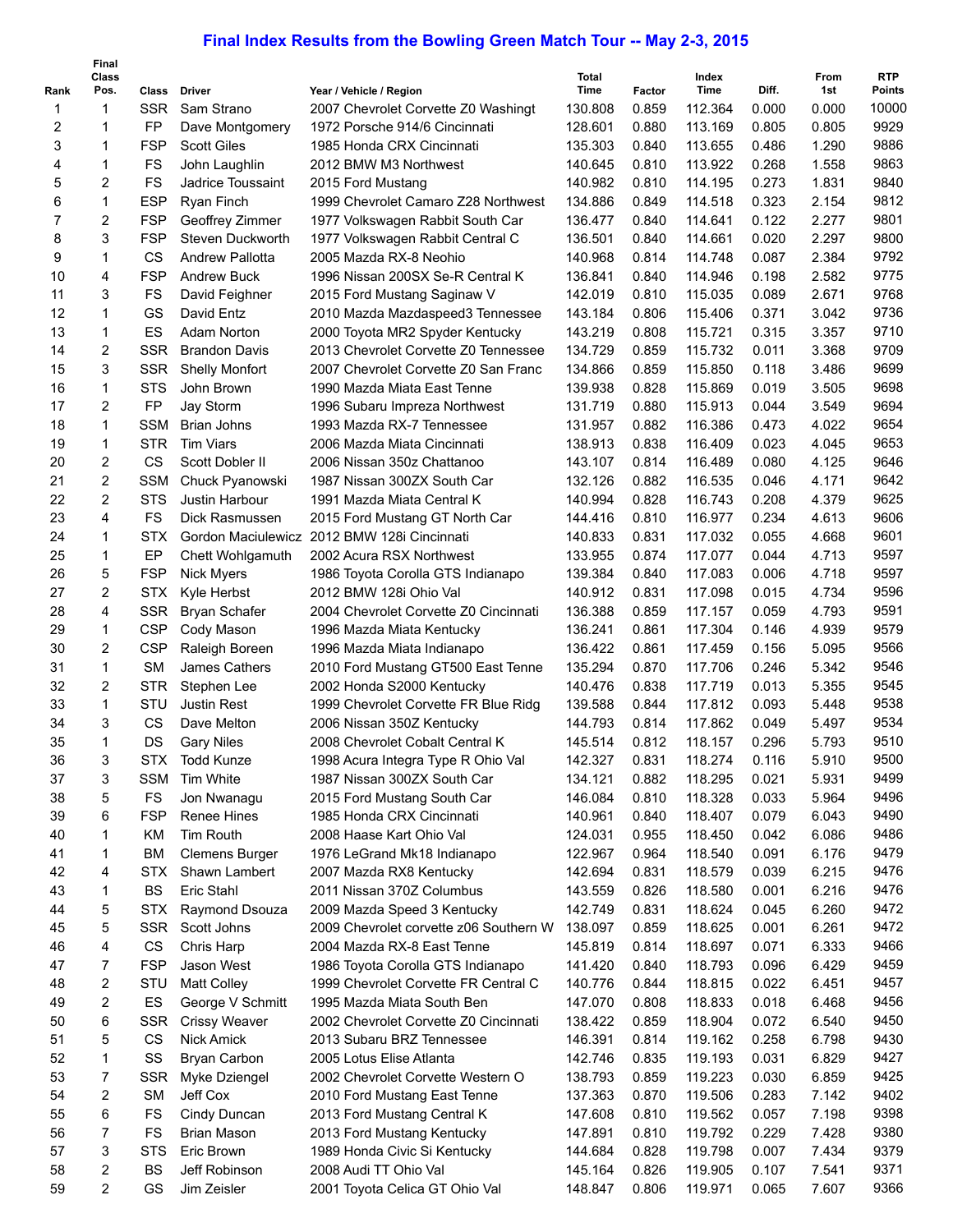| 60  | 6              | STX.                 | <b>Rich Hughes</b>          | 2007 Mazda DoritoSpinner Indianapo    | 144.381 | 0.831 | 119.981 | 0.010 | 7.617  | 9365 |
|-----|----------------|----------------------|-----------------------------|---------------------------------------|---------|-------|---------|-------|--------|------|
| 61  | 3              | <b>BS</b>            | <b>Edward Fisher</b>        | 2000 Chevrolet Corvette Tennessee     | 145.455 | 0.826 | 120.146 | 0.165 | 7.782  | 9352 |
| 62  | 8              | FS                   | Lorien Feighner             | 2015 Ford Mustang Saginaw V           | 148.336 | 0.810 | 120.152 | 0.006 | 7.788  | 9352 |
| 63  | 3              | <b>STR</b>           | Tim Ray                     | 2006 Mazda MX5 East Tenne             | 143.521 | 0.838 | 120.271 | 0.118 | 7.907  | 9343 |
| 64  | $\overline{7}$ | <b>STX</b>           | <b>Randall Prince</b>       | 2005 Mazda RX8                        | 144.860 | 0.831 | 120.379 | 0.108 | 8.015  | 9334 |
|     |                |                      |                             |                                       |         |       |         |       |        |      |
| 65  | 1              | AS                   | Jeff Wetzel                 | 2008 Chevrolet corvette Gulf Coas     | 145.462 | 0.829 | 120.588 | 0.209 | 8.224  | 9318 |
| 66  | 4              | <b>STR</b>           | <b>Matt Davis</b>           | 2006 Mazda Miata                      | 143.981 | 0.838 | 120.656 | 0.068 | 8.292  | 9313 |
| 67  | 1              | <b>FSPL</b>          | Maria Mayorga               | 1977 Volkswagen Rabbit North Car      | 143.704 | 0.840 | 120.711 | 0.055 | 8.347  | 9308 |
| 68  | 8              | <b>STX</b>           | Daniel Chhit                | 2009 Mazda Mazdaspeed3 Tennessee      | 145.282 | 0.831 | 120.729 | 0.018 | 8.365  | 9307 |
| 69  | 5              | <b>STR</b>           | <b>Bob Bailey</b>           | 2006 Mazda MX-5 Texas                 | 144.160 | 0.838 | 120.806 | 0.077 | 8.442  | 9301 |
|     |                |                      |                             |                                       |         |       |         |       |        |      |
| 70  | 8              | SSR                  | <b>Clarence Clark</b>       | 2009 Chevrolet Corvette Z0 Southern W | 140.720 | 0.859 | 120.878 | 0.072 | 8.514  | 9296 |
| 71  | 1              | HS                   | John Willett                | 2014 Ford Fiesta ST Kentucky          | 151.944 | 0.796 | 120.947 | 0.069 | 8.583  | 9290 |
| 72  | 2              | <b>BM</b>            | Daniel Stone                | 1976 LeGrand Mk18 Indianapo           | 125.484 | 0.964 | 120.967 | 0.019 | 8.603  | 9289 |
| 73  | 3              | GS                   | Douglas Glanz               | 1996 BMW 328i Cincinnati              | 150.141 | 0.806 | 121.014 | 0.047 | 8.650  | 9285 |
| 74  | 4              | <b>SSM</b>           | Paul Dornburg               | 1973 Porsche 911T Targa Southern I    | 137.235 | 0.882 | 121.041 | 0.028 | 8.677  | 9283 |
| 75  | 1              | <b>STF</b>           | <b>Robert Miller</b>        |                                       | 151.133 | 0.801 | 121.058 | 0.016 | 8.693  | 9282 |
|     |                |                      |                             | 2010 Kia Forte SX Indianapo           |         |       |         |       |        |      |
| 76  | $\overline{c}$ | AS                   | Jarrod Hix                  | 2004 Chevrolet Corvette Z0 Tennessee  | 146.187 | 0.829 | 121.189 | 0.131 | 8.825  | 9272 |
| 77  | 3              | AS                   | <b>Heath Pemberton</b>      | 2004 Chevrolet Corvette Z0 Tennessee  | 146.456 | 0.829 | 121.412 | 0.223 | 9.048  | 9255 |
| 78  | 4              | AS                   | Roberta Wetzel              | 2008 Chevrolet corvette Gulf Coas     | 146.623 | 0.829 | 121.550 | 0.138 | 9.186  | 9244 |
| 79  | 6              | CS                   | Matt Luckow                 | 2007 Mazda RX-8 Detroit               | 149.390 | 0.814 | 121.603 | 0.053 | 9.239  | 9240 |
| 80  | 3              | ES                   | Chris Batson                | 1991 Toyota MR2 Tennessee             | 150.500 | 0.808 | 121.604 | 0.001 | 9.240  | 9240 |
|     |                |                      |                             |                                       |         |       |         |       |        |      |
| 81  | $\overline{2}$ | <b>ESP</b>           | <b>Chris Bolt</b>           | 1999 Chevrolet Camaro Z28 Northwest   | 143.291 | 0.849 | 121.654 | 0.050 | 9.290  | 9236 |
| 82  | $\overline{2}$ | <b>STF</b>           | Ronald Conrad               | 2010 Kia Forte Fort Wayn              | 151.959 | 0.801 | 121.719 | 0.065 | 9.355  | 9231 |
| 83  | 9              | <b>SSR</b>           | <b>Cheryl Davis</b>         | 2013 Chevrolet Corvette Z0 Tennessee  | 142.357 | 0.859 | 122.285 | 0.566 | 9.921  | 9189 |
| 84  | 1              |                      | <b>CAMC Chris Henthorne</b> | 2003 Ford Mustang Tennessee           | 147.818 | 0.830 | 122.689 | 0.404 | 10.325 | 9158 |
| 85  | $\overline{7}$ | CS                   | Tatsuo Noda                 | 2014 Scion FR-S Southern I            | 150.990 | 0.814 | 122.906 | 0.217 | 10.542 | 9142 |
|     |                |                      |                             |                                       |         |       |         |       |        | 9136 |
| 86  | 5              | <b>SSM</b>           | Tara Johns                  | 1993 Mazda RX-7 Tennessee             | 139.442 | 0.882 | 122.988 | 0.082 | 10.624 |      |
| 87  | 4              | <b>BS</b>            | <b>Charles Krampert</b>     | 2011 Nissan 370Z Tennessee            | 148.974 | 0.826 | 123.053 | 0.065 | 10.688 | 9131 |
| 88  | 6              | <b>STR</b>           | <b>Kenneth Pierce</b>       | 1999 Mazda Miata Tennessee            | 146.858 | 0.838 | 123.067 | 0.014 | 10.703 | 9130 |
| 89  | 5              | <b>BS</b>            | Mike Robinson               | 2000 Chevrolet Corvette Tennessee     | 149.024 | 0.826 | 123.094 | 0.027 | 10.730 | 9128 |
| 90  | 1              | <b>CM</b>            | Ray Thomas                  | 1983 Reynard Formula Ford Cincinnati  | 133.970 | 0.919 | 123.118 | 0.025 | 10.754 | 9127 |
| 91  | 4              | <b>STS</b>           | Jacob Christianson          | 1995 Mazda Miata Tennessee            | 148.869 | 0.828 | 123.264 | 0.145 | 10.899 | 9116 |
|     |                |                      |                             |                                       |         |       |         |       |        |      |
| 92  | 6              | <b>SSM</b>           | <b>Robert Armstrong</b>     | 1991 Chevrolet Corvette Cincinnati    | 139.924 | 0.882 | 123.413 | 0.149 | 11.049 | 9105 |
| 93  | 6              | <b>BS</b>            | Doug Francis                | 2000 Chevrolet Corvette Tennessee     | 149.483 | 0.826 | 123.473 | 0.060 | 11.109 | 9100 |
| 94  | 3              | FP                   | <b>Cameron Reynolds</b>     | 1996 Subaru Impreza Northwest         | 140.381 | 0.880 | 123.535 | 0.062 | 11.171 | 9096 |
| 95  | 4              | GS                   | Steven Glanz                | 1996 BMW 328i Cincinnati              | 153.597 | 0.806 | 123.799 | 0.264 | 11.435 | 9076 |
| 96  | 1              | <b>XP</b>            | <b>Robert Lewis</b>         | 1965 Ford Mustang Dixie               | 136.827 | 0.906 | 123.965 | 0.166 | 11.601 | 9064 |
| 97  | 2              | $\mathsf{XP}\xspace$ | Tommy Pulliam               | 1965 Ford Mustang Atlanta             | 136.980 | 0.906 | 124.104 | 0.139 | 11.740 | 9054 |
|     |                |                      |                             |                                       |         |       |         |       |        |      |
| 98  | 3              | STU                  | <b>Andrew Ramos</b>         | 1999 Chevrolet Corvette Detroit       | 147.392 | 0.844 | 124.399 | 0.295 | 12.035 | 9033 |
| 99  | 1              |                      | CSPL Velma Boreen           | 1996 Mazda Miata Indianapo            | 144.561 | 0.861 | 124.467 | 0.068 | 12.103 | 9028 |
| 100 | 3              | <b>CSP</b>           | <b>Greg Miller</b>          | 1999 Mazda Miata East Tenne           | 144.734 | 0.861 | 124.616 | 0.149 | 12.252 | 9017 |
| 101 | 5              | <b>STS</b>           | Lin Cox                     | 1990 Mazda Miata East Tenne           | 150.561 | 0.828 | 124.665 | 0.049 | 12.300 | 9013 |
| 102 | 4              | ES                   | Jamey McDaniel              | 1999 Mazda MX-5 Kentucky              | 154.339 | 0.808 | 124.706 | 0.041 | 12.342 | 9010 |
| 103 | 9              | FS                   | Tim Hrastinski              |                                       | 153.978 | 0.810 | 124.722 | 0.016 | 12.358 | 9009 |
|     |                |                      |                             | 2015 Ford Mustang Kentucky            |         |       |         |       |        |      |
| 104 | 1              | EM                   | Bruno Tabacchi              | 1965 Sunbeam Tiger Ohio Val           | 135.717 | 0.922 | 125.131 | 0.409 | 12.767 | 8980 |
| 105 | 2              | <b>CAMC</b>          | Jonathan Wickliff           | 2008 Ford Mustang Columbus            | 150.873 | 0.830 | 125.225 | 0.094 | 12.861 | 8973 |
| 106 | 3              | <b>SM</b>            | Nathan Steinke              | 1987 Toyota Corolla Kansas            | 143.963 | 0.870 | 125.248 | 0.023 | 12.884 | 8971 |
| 107 | 4              | <b>CSP</b>           | Nick Ray                    | 2001 Mazda Miata MX-5 Kentucky        | 145.586 | 0.861 | 125.350 | 0.102 | 12.985 | 8964 |
| 108 | 10             | FS                   | Paul Breitweiser            | 2014 Chevrolet Camaro East Tenne      | 155.226 | 0.810 | 125.733 | 0.384 | 13.369 | 8937 |
|     |                |                      |                             |                                       |         |       |         |       |        | 8923 |
| 109 | 3              | CAMC                 | <b>Brian Preston</b>        | 2014 Chevrolet Camaro SS 1 Kentucky   | 151.724 | 0.830 | 125.931 | 0.198 | 13.567 |      |
| 110 | 1              | KML                  | Neva Hoover                 | 2008 Honda CRG KART Ohio Val          | 131.965 | 0.955 | 126.027 | 0.096 | 13.663 | 8916 |
| 111 | 8              | CS                   | Jen Wong                    | 2007 Mazda RX-8 Detroit               | 154.837 | 0.814 | 126.037 | 0.011 | 13.673 | 8915 |
| 112 | 3              | <b>XP</b>            | Jim Simmons                 | 1967 Ford C0bra East Tenne            | 139.412 | 0.906 | 126.307 | 0.270 | 13.943 | 8896 |
| 113 | 5              | ES                   | Andrew Jackson              | 1994 Mazda Miata St. Louis            | 156.930 | 0.808 | 126.799 | 0.492 | 14.435 | 8862 |
| 114 | 9              | <b>STX</b>           | Ryan Buckingham             | 2004 Mazda RX8 East Tenne             | 152.788 | 0.831 | 126.967 | 0.167 | 14.603 | 8850 |
|     |                |                      |                             |                                       |         |       |         |       |        |      |
| 115 | 1              | <b>STRL</b>          | Bronwyn Ray                 | 2006 Mazda MX5 East Tenne             | 151.645 | 0.838 | 127.079 | 0.112 | 14.714 | 8842 |
| 116 | 1              | <b>SMF</b>           | Jeff Howard                 | 2002 Nissan Sentra Spec V Tennessee   | 148.998 | 0.853 | 127.095 | 0.017 | 14.731 | 8841 |
| 117 | 4              | <b>SM</b>            | Daniel Miller               | 2014 BMW 335i North Car               | 147.696 | 0.870 | 128.496 | 1.400 | 16.131 | 8745 |
| 118 | 4              | <b>XP</b>            | <b>Matthew Howard</b>       | 1988 Pontiac Fiero Cincinnati         | 141.843 | 0.906 | 128.510 | 0.014 | 16.146 | 8744 |
| 119 | 1              | <b>DSP</b>           | Chris McDonald              | 1995 BMW 325is Tennessee              | 151.160 | 0.854 | 129.091 | 0.581 | 16.727 | 8704 |
| 120 | 5              | <b>SM</b>            | Killian Jones               | 2013 Subaru BRZ Tennessee             | 149.439 | 0.870 | 130.012 | 0.921 | 17.648 | 8643 |
|     |                |                      |                             |                                       |         |       |         |       |        |      |
| 121 | 2              |                      | STRL Erin Polley            | 2002 Honda s2000 Kentucky             | 155.330 | 0.838 | 130.167 | 0.155 | 17.802 | 8632 |
| 122 | 4              |                      | <b>CAMC Brian Shelley</b>   | 1998 Pontiac Trans Am Kentucky        | 157.226 | 0.830 | 130.498 | 0.331 | 18.134 | 8610 |